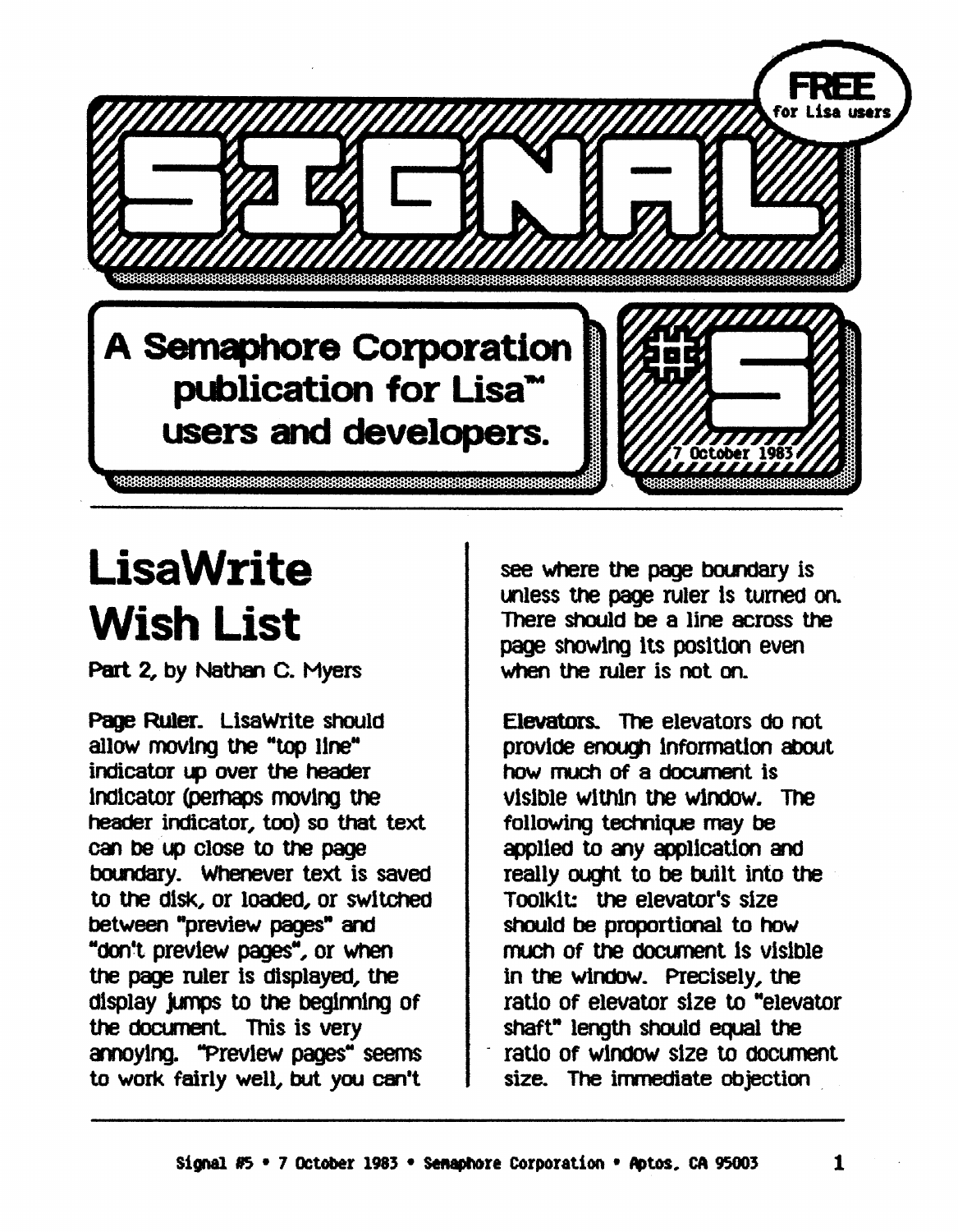

that arises is that in extreme cases the elevator would get too small to see or handle. The obvious solution is to specify a minimum size for the elevator, perhaps half the present size. Since in extreme cases an exact quantitative report is not necessary, just noting the small elevator provides all the information needed. In fact, it provides no less information than the elevators as currently implemented. In intermediate cases, the proportional elevator would save a great deal of time spent scrolling around trying to find a particular area of the document, or just trying to see how big the document really is. The bottom border of the edit window does not really need **"page mover" view buttons, but it** really should have an elevator, preferably a proportional one.

The cursor. When one begins typing, the Pointer disappears, This is as it should be, but when you go for the mouse again, the pointer reappears in what always seems to be a random position, as one is rarely interested in where the pointer was when it disappeared. It should instead appear where the text cursor is, since that is the current point of interest. It is *critically* important to allow use of the cursor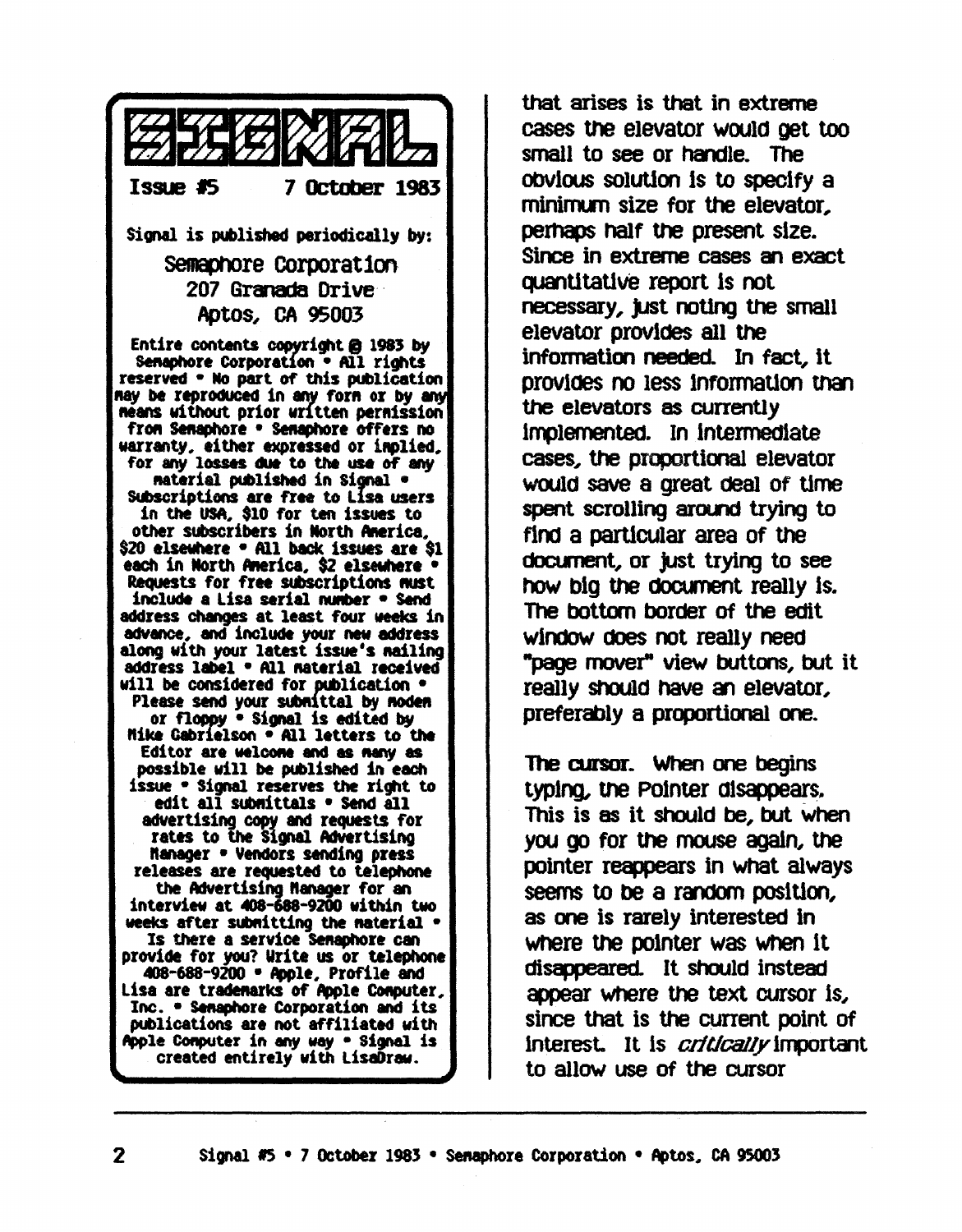movement keys. Using a mouse is fine when you need to move halfway across a page, but for moving right one space or up one line, it's far too much trouble to reach all the way to the mouse.

Editor's Note: Having a constant elevator size seems much more appealing than having to point to a shape that represents the same function but which has a different size at different times. Perhaps symbols inside the elevator box Itself could represent the 日 window's size and location?

## **AppleLisa Wants You**

The AppleLisa Association is a non-profit organization of Lisa users that is now forming. Some of the group's initial activities: publishing a newsletter called Ican and establishing a template library and special interest groups. To become a member, send \$40 and your serial number to AppleLisa Association, Box 634, Santa Clara, CA 95052. 日

| <u>Nane __________________</u> | $\mathcal{D}_{\mathbf{r}}$ .                        | $\Box$ I am a Lisa end user.                                                                |
|--------------------------------|-----------------------------------------------------|---------------------------------------------------------------------------------------------|
|                                |                                                     | $\Box$ I an a Lisa software developer.                                                      |
|                                |                                                     | $\Box$ I am a Lisa hardware developer.                                                      |
|                                |                                                     | $\Box$ I an a Lisa dealer.                                                                  |
|                                | Country ____________________ ZIP/Mail Code ________ | $\Box$ I am a Lisa OEM.                                                                     |
| <b>Telephone Example 2019</b>  |                                                     | The serial number on my Lisa is:                                                            |
|                                |                                                     | I am a Lisa user and my mailing address is in the USA. Please send me Signal<br><b>Date</b> |
|                                |                                                     |                                                                                             |